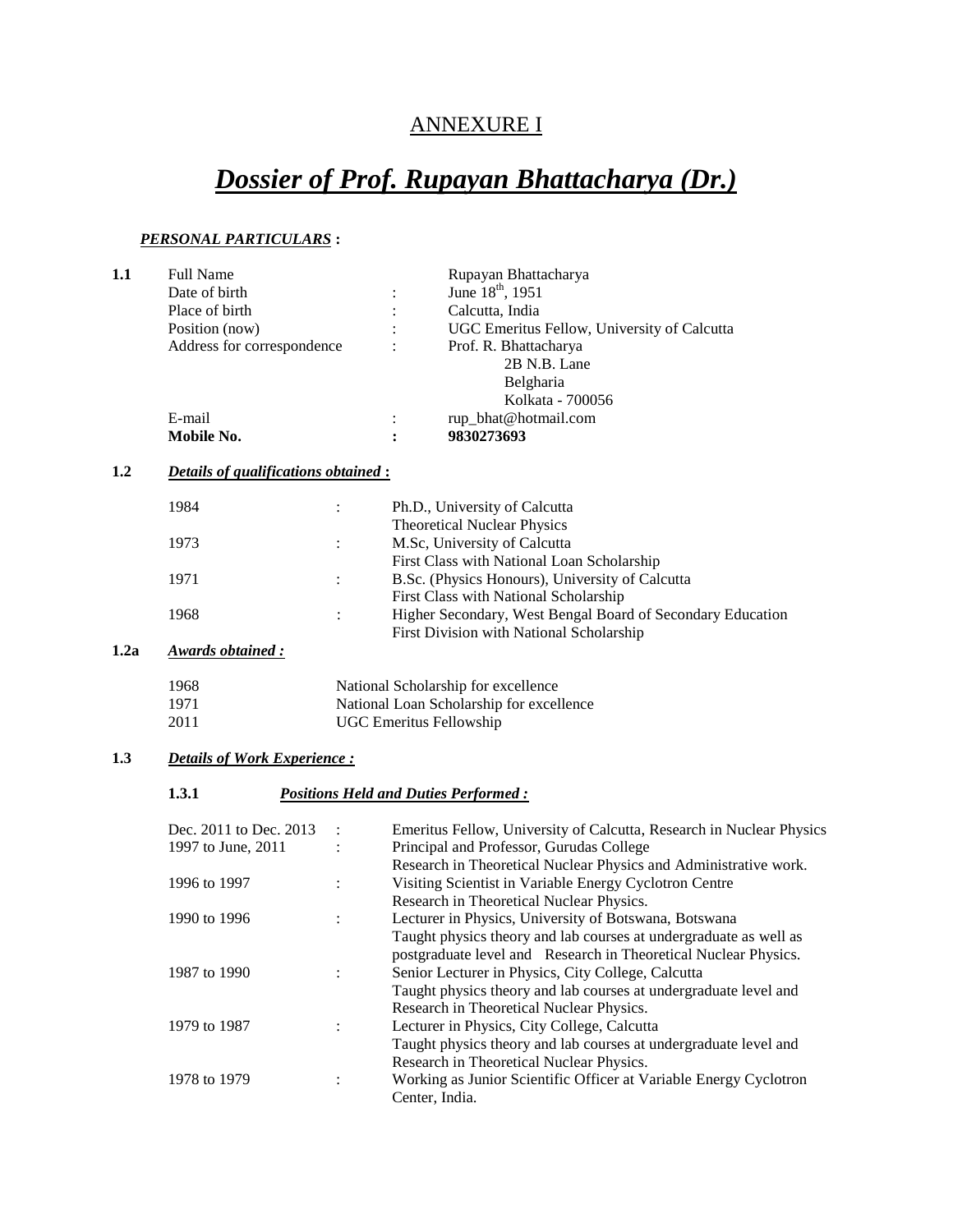|              |                | Worked on the beam dynamics of the Cyclotron. Took an active part in |
|--------------|----------------|----------------------------------------------------------------------|
|              |                | getting the external beam. Did some preliminary experiments using 60 |
|              |                | MeV alpha beam and optimized beam dynamics.                          |
| 1977 to 1978 | $\mathbb{R}^n$ | Lecturer at M.M.C. College, Calcutta                                 |
|              |                | Taught courses of theoretical physics and took lab courses.          |
| 1975 to 1977 |                | Research Scholar at Saha Institute of Nuclear Physics                |
|              |                | Studied proton induced nuclear reactions using low energy proton     |
|              |                | beams from the Cyclotron at S.I.N.P. and from the Van de Graaf       |
|              |                | generator at B.A.R.C Mumbai.                                         |

#### **1.3.2** *Teaching Experience :*

# **I have over 35 years of full-time teaching experience and have taught the following courses :**

|     | Post-M.Sc. Level Courses<br>$\mathbf{i}$      |  | : Theoretical Nuclear Physics                                                                                                           |
|-----|-----------------------------------------------|--|-----------------------------------------------------------------------------------------------------------------------------------------|
|     | $\rm ii)$<br>M.Sc Level Courses               |  | : Quantum Mechanics, Classical Mechanics                                                                                                |
|     | $\overline{iii}$<br><b>B.Sc Level Courses</b> |  | : Classical Mechanics, Modern Physics, Electricity and Magnetism,<br>Optics and Wave motion, General Physics and Lab Courses in Physics |
|     | <b>Interdisciplinary Courses</b><br>iv)       |  | : Computer Programming                                                                                                                  |
|     | 1.3.2.1<br><b>Course Development:</b>         |  |                                                                                                                                         |
|     | a)                                            |  | Contributed towards development of a course on undergraduate theoretical<br>physics for students of University of Calcutta.             |
|     | b)                                            |  | Developed a course of computer programming for research scholars in Physics<br>of University of Calcutta.                               |
|     | C)                                            |  | Developed along with one of the colleagues a course in Radiation Physics at the<br>University of Botswana.                              |
| 1.4 | <b>Current CTC:</b>                           |  | Rs. 5,53,744/                                                                                                                           |
|     | <b>Expected CTC:</b>                          |  | $Rs.8,40,000/$ -                                                                                                                        |

**NOTICE PERIOD:** One week

# **CURRENT/PREFERRED LOCATION:** Any where

# **2.1** *Important Seminar Given :*

At University of Padua, Italy

| Topic: | On the parabolic variation of rms charge radii of Ca-isotopes.<br>At University of Botswana, Botswana |
|--------|-------------------------------------------------------------------------------------------------------|
| Topic: | Criticism on the role of occupancy in the ground state charge distribution of<br>$208-Pb.$            |
|        | Approach to criticality in a multifragmentating system.                                               |
|        |                                                                                                       |

Who is SHE (Super Heavy Element) ?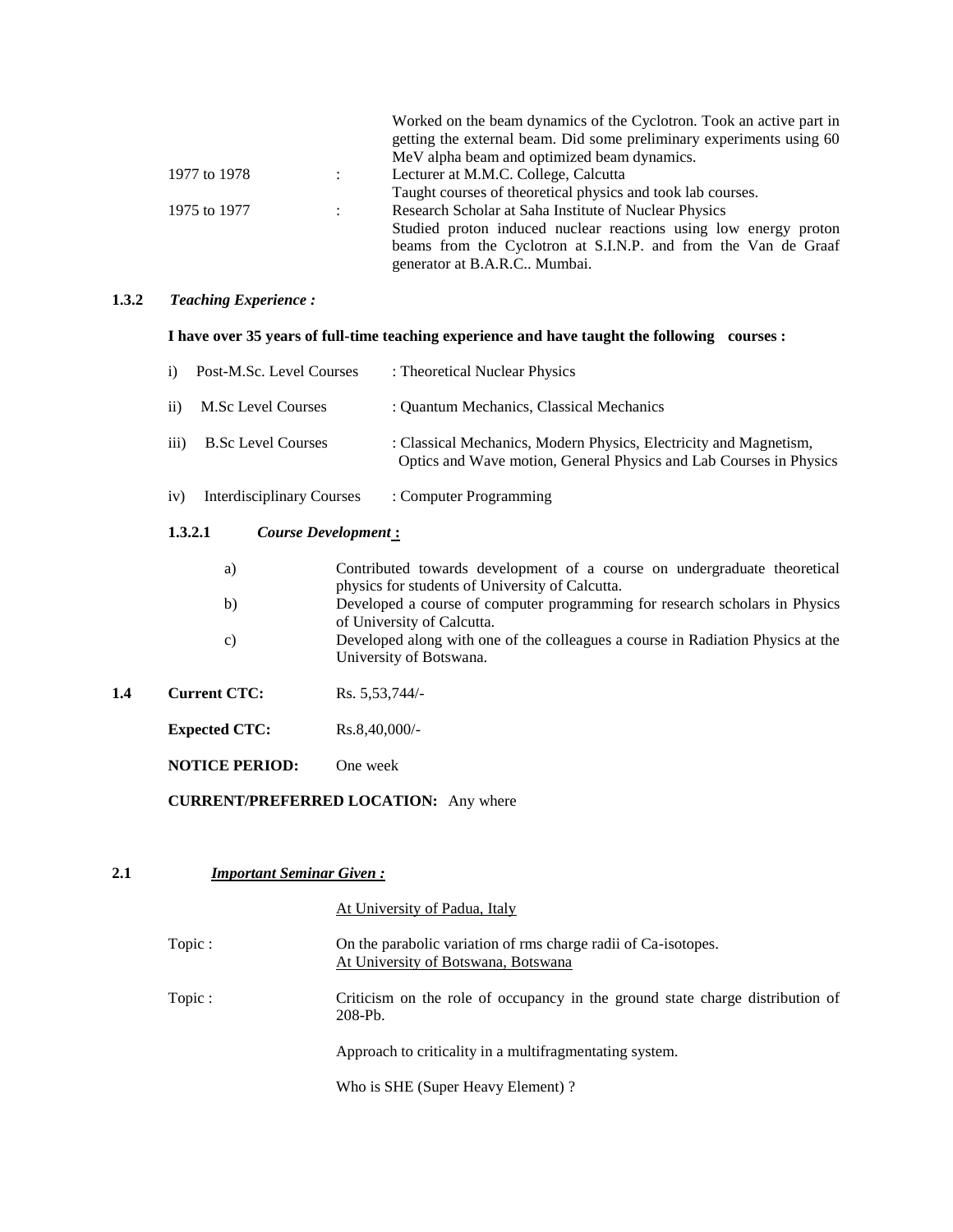#### At Variable Energy Cyclotron Centre, Calcutta, India

| Topic: | Universality in the multifragmentation process.        |
|--------|--------------------------------------------------------|
|        | At Saha Institute of Nuclear Physics, Calcutta, India  |
| Topic: | Condition of stability in a multifragmentating system. |

#### **2.2** *Curriculum development* **:**

 Developed a curriculum for an optional course : RADIATION PHYSICS for the Year four students of the University of Botswana

#### **3.** *RESEARCH AND PUBLICATION***: (In peer-reviewed journals and in conferences)**

- 1)  $146\text{Gd}$ , a doubly magic nucleus : Phys. Rev. C24, 1810 (1981) P. Mukherjee, R. Bhattacharya, I. Mukherjee
- 2) Interpretation of the reaction  $^{210}Po(d,p)^{211}Po$  in terms of the core particle Model : J. Phys.G8,1085 (1982)
	- P. Mukherjee, R. Bhattacharya, R. Majumder, I. Mukherjee
- 3) Effect of core polarisation on the charge distribution in  $^{208}Pb$  : Phys. Rev. C28, 1396 (1983) P. Mukherjee, R. Bhattacharya, C. Samanta
- 4) On the geometrical shape of the single particle spin-orbit potential : Zeit. Fur Physik A322, 665 (1985)

R. Bhattacharya

5) Valence proton orbit radii and total rms charge radii in the tin region : Phys. Rev. C33, 2185 (1986)

R. Bhattacharya

6) The effect of average one body potential on the orbit radii measurements in the lead region : Zeit. Fur Physik A327, 31 (1987)

R. Bhattacharya

- 7) On the utility of a global set of potential parameters : Zeit. Fur Physik A330, 1 (1988) R. Bhattacharya
- 8) Neutron strengths of the unbound  $1j_{13/2}$ ,  $2h_{11/2}$  and  $1k_{17/2}$  shell model states of  $209Pb$  : Phys. Rev. C37, 1708, (1988)

R. Majumder and R. Bhattacharya

- 9) The distribution of <sup>205</sup>Tl proton hole states and estimation of the rms radii of <sup>206</sup>Pb and <sup>208</sup>Pb from their charge distribution : Zeit. Fur Physik A340, 437 (1989) R. Bhattacharya and R. Majumder
- 10) How core polarisation affects proton and neutron distribution in  $^{208}Pb$ : Nuclear Physics Symposium, D.A.E. (1982) R. Bhattacharya
- 11) Investigation on the structures of some closed shell nuclei : Ph. D. Thesis (1984), unpublished R. Bhattacharya
- 12) Systematics of the rms radii of the valence nucleons : Nuclear Physics Symposium, D.A.E. (1985) R. Bhattacharya
- 13) Universal behaviour of fragment distribution in multifragmentation processes: International Conference on Nuclear Reaction Mechanism, Calcutta (1989) R. Bhattacharya
- 14) Charge distribution differences of Pb-isotopes from elastic electron Scattering and core polarisation effect : International Seminar on Direct Nuclear Reactions, Bangalore (1989) R. Bhattacharya
- 15) The structure of the super neutronised doubly closed shell nucleus  $132$ Sn :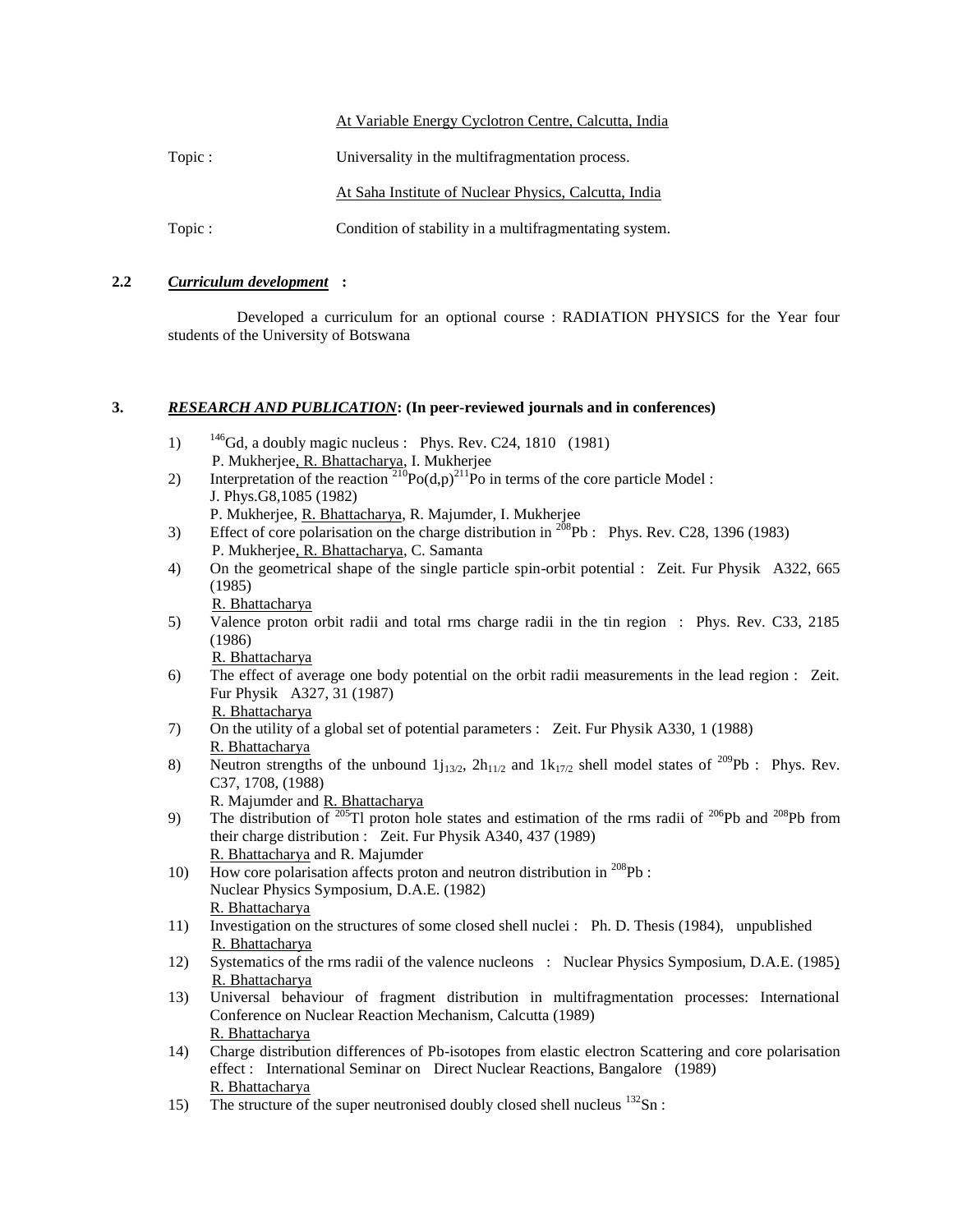International Nuclear Physics Conference, Sao Paulo (1989) - R. Bhattacharya

- 16) Dynamical scaling in multifragmentation reaction : Phys. Rev. C41, 2455 (1990) R. Bhattacharya
- 17) Investigation of the structure of  $50\text{Sn}^{132}$ : Austr. J. Physics 45, 1 (1992) R. Bhattacharya
- 18) Stability in a fusion breakup system : Nucl. Phys. A545, 277 (1992) R. Bhattacharya
- 19) Isotopic variation of the rms charge radii of Ca isotopes : Phys. Rev. C48, 577 (1993) R. Bhattacharya and K. Krishan
- 20) Isotopic differences of charge distributions of even isotopes of Tin: Zeit. Fur Physik A349, 101 (1994)

R. Bhattacharya

- 20) Scenario of charge distribution of f-p shell nuclei : Zeit. Fur Physik A351, 137 (1995) R Bhattacharya
- 22) Variation of the rms radii in the N=50 region due to fragmentation of proton hole strengths near the Fermi surface: Acta Phys. Pol. 26, 11 (1995) R. Bhattacharya
- 23) Self consistent measurements of angular correlation of the 321 177 and 204 177 keV cascades in  $^{125}$ Te : Can. J. Phys. 75,591 (97) C.C. Dey, B.K. Sinha and R. Bhattacharya
- 24) Structure of the one netron halo nuclei  $^{11}$ Be and  $^{19}$ O : Phys. Rev. C56, 212 (1997) R. Bhattacharya and K. Krishan
- 25) Skyrme-Hartree-Fock approach to the change of level occupancy of low mass halo nuclei : Pramana 54, 247 (2000) R. Bhattacharya
- 26) Criticism on the role of occupancy in the ground state charge distribution of <sup>208</sup>Pb : International Symposium on Nuclear Physics, Los Alamos (1990) R. Bhattacharya
- 27) Universality in the temporal evolution of a multifragmentating system : International Workshop on Nuclear Dynamics, Marciana Marina (1990) R. Bhattacharya
- 28) Ground state charge distribution of isotopes of tin : Third ANSTI Seminar in Physics, Gaborone (1991) R. Bhattacharya
- 29) Stability in a Fusion Breakup system : International Workshop on Dynamical Fluctuations and Correlations in Nuclear Collisions, Assois (1992) R. Bhattacharya
- 30) Approach to criticality in a multifragmentating system : International Nuclear Physics Conference, Wiesbaden (1992) R. Bhattacharya
- 31) Variation of the rms charge radii of tin isotopes : PANIC XIII, Perugia (1993) R. Bhattacharya
- 32) Multifragmentation with mass loss : International Conference on Nucleus nucleus Collisions, Taormina (1994) R. Bhattacharya
- 33) Who is SHE ? : International Workshop on heavy ion induced fusion, Padua (1994) R. Bhattacharya
- 34) Charge radius staggering from Skyrme-Hartree-Fock theory : SAIP'95, Western Cape (1995) R. Bhattacharya
- 35) Effects of fragmentation of proton hole strengths on the charge distribution of Zr-Mo isotope : International Nuclear Physics Conference, Beijing (1995) R. Bhattacharya
- 36) Odd-even staggering effect in the light of Skyrme HF theory : International Workshop on Nuclear Correlations, Romania (1995) R. Bhattacharya
- $\overline{\text{Semi-microscopic description of the exotic nuclei}^{11}\text{Be and }^{19}\text{O}: \text{D.A.E. Symposium (1996)}$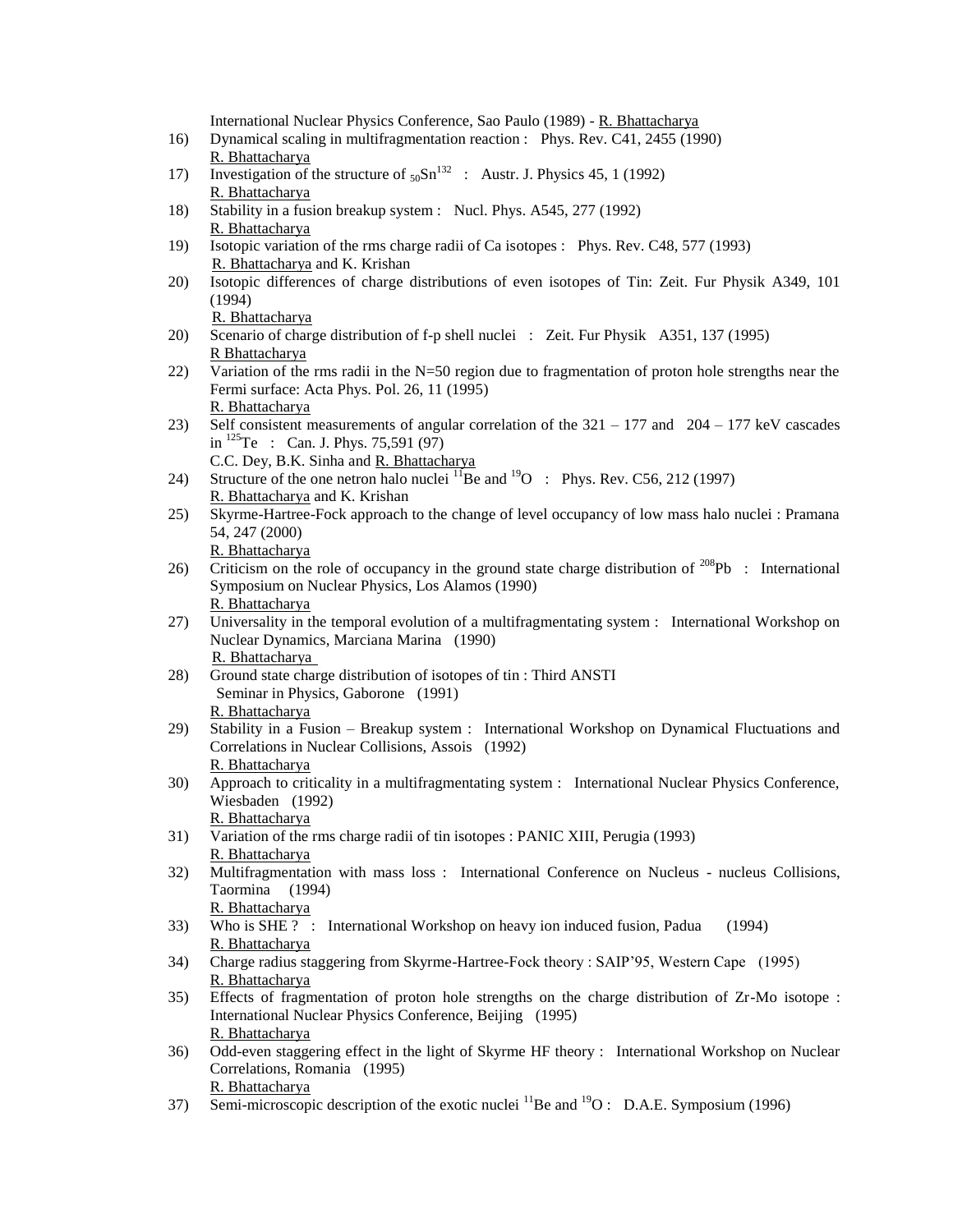R. Bhattacharya and K. Krishan

- 38) Skyrme Hartree-Fock approach to change of level occupancy in the low mass halo nuclei : International Workshop on Rare Nuclear Processes, New Delhi (1998) R. Bhattacharya
- 39) Structure of one proton halo nucleus  ${}^{17}F$  : Presented in International Conference on Nuclear Physics, Mumbai, India (2000) R. Bhattacharya and K. Krishan

 40) Formation of halo structures in oxygen isotopes through change of occupancy of levels near Fermi surface : Presented in International Conference on Nuclear Physics, Mumbai, India (2000)

R. Bhattacharya

 41) A microscopic complex potential description of elastic proton scattering from A = 11 nuclei : DAE symposium, (2002)

M..Biswas, R. Bhattacharya and S. Roy

- 42) New areas of magicity around  $N = 14$  : DAE Symposium 2002 R. Bhattacharya
- 43) Doubly magic nucleus  $^{78}$ Ni : DAE Symposium 2003 R. Bhattacharya
- 44) Simultaneous measurement of elastic, transfer and fusion cross-sections for the <sup>7</sup>Be + <sup>27</sup>Al system : DAE Symposium 2003 K.Kalita, J.J. Das, S. Barua, S. Verma, S. Nath, N. Madhavan, P. Sugathan, A. Jhingan, T. Verghese, R. Singh, K. Ramchandran, K. Mahata, A. Navin, A. Chatterjee, S. Kailas, P. Basu, M. Sinha, H. Majumder, S. Bhattacharya, R. Bhattacharya, A.K. Sinha
- 45) Fusion cross sections for  ${}^{7}Li + {}^{16}O$  at energies above barrier : Physical Review C 68, 067601 (2003) M. Ray, A. Mukherjee, M. Saha Sarkar, A Goswami, S. Roy, S. Saha, R. Bhattacharya, B.R. Behera, S.K. Datta and B. Dasmahaptra
- 46) Comparative Study of  $^{6,7}$ Li and <sup>7</sup>Be through SKHF theory : DAE Symposium 2004 R. Bhattacharya, M. Sinha, H. Majumder, P. Basu
- 47) Investigation of Near Barrier Fusion of  $6.7Li + 28Si$ : DAE Symposium 2004 M. Sinha, M. Biswas, A. Mukherjee, S. Roy, P. Basu, H. Majumder, B. Dasmahaptra, R.Bhattacharya, R. Palit, I. Majumdar, H.C. Jain, A. Shrivastava, S. Kailas
- 48) Investigation of elastic scattering with loosely bound nuclei  $6.7Li$  : Proc.DAE -BRNS symposium on Nucl.Phys.,50 (2005) 304 M. Sinha, M. Biswas, A. Mukherjee, S. Roy, P. Basu, H. Majumder, B. Dasmahaptra,
	- R.Bhattacharya, R. Palit, I. Majumdar, H.C. Jain, A. Shrivastava, S. Kailas
- 49) Elastic scattering and fusion cross sections for <sup>7</sup>Be,  ${}^{7}$ Li +  ${}^{27}$ Al systems: Phys. Rev. C73, 024609 (2006)

R. Bhattacharya et al

and S. Kailas

- 50) Investigation of Near and Sub-Barrier Fusion of <sup>7</sup>Li + <sup>28</sup>Si : DAE Proceedings, Vol. 52 (2007) H. Majumdar, Mandira Sinha,M.Biswas, M.K.Pradhan, Subinit Roy, P.Basu, R.Bhattacharya, and S. Kailas.
- 51) Experimental investigation of fusion of <sup>7</sup>Li + <sup>28</sup>Si above the Coulomb barrier: Phys. Rev. C 76, 027603 (2007) Mandira Sinha, H.Majumdar, R.Bhattacharya, P.Basu, S.Roy, M.Biswas, R.Palit, I.Mazumdar,
- P.K.Joshi, H.C.Jain, S.Kailas 52) Sub-barrier fusion excitation for the system  ${}^{7}Li + {}^{28}Si$  : Phys. Rev. C 78, 027601 (2008) Mandira Sinha, H. Majumdar, P. Basu, Subinit Roy**,** R. Bhattacharya, M. Biswas, M. K. Pradhan,
- 53) Measurement of near and above barrier fusion excitations for <sup>7</sup>Li+<sup>28</sup>Si : Nucl. Phys. **A** 805, 425 (2008) H. Majumdar, Mandira Sinha, P. Basu, R. Bhattacharya, Subinit Roy, S. Santra, M. Biswas, V.V. Parkar, B.R. Behera, K.S. Golda, S.K. Datta and S. Kailas
- 54) Above barrier fusion excitation of 6Li + 28Si: Proc. Int. Symp. Nucl. Phys. 54, 306 (2009) Mandira Sinha, H. Majumdar, P. Basu, S.Roy, R. Bhattacharya, M.K. Pradhan, M. Biswas, R. Palit, I. Majumdar and S. Kailas
- 55) Sub- and Above barrier fusion of loosely bound 6Li with 28Si: Euro. Phys. Jour. A 44, 403 (2010) Mandira Sinha, H. Majumdar, P. Basu, S.Roy, R. Bhattacharya, M.K. Pradhan, M. Biswas, R. Palit,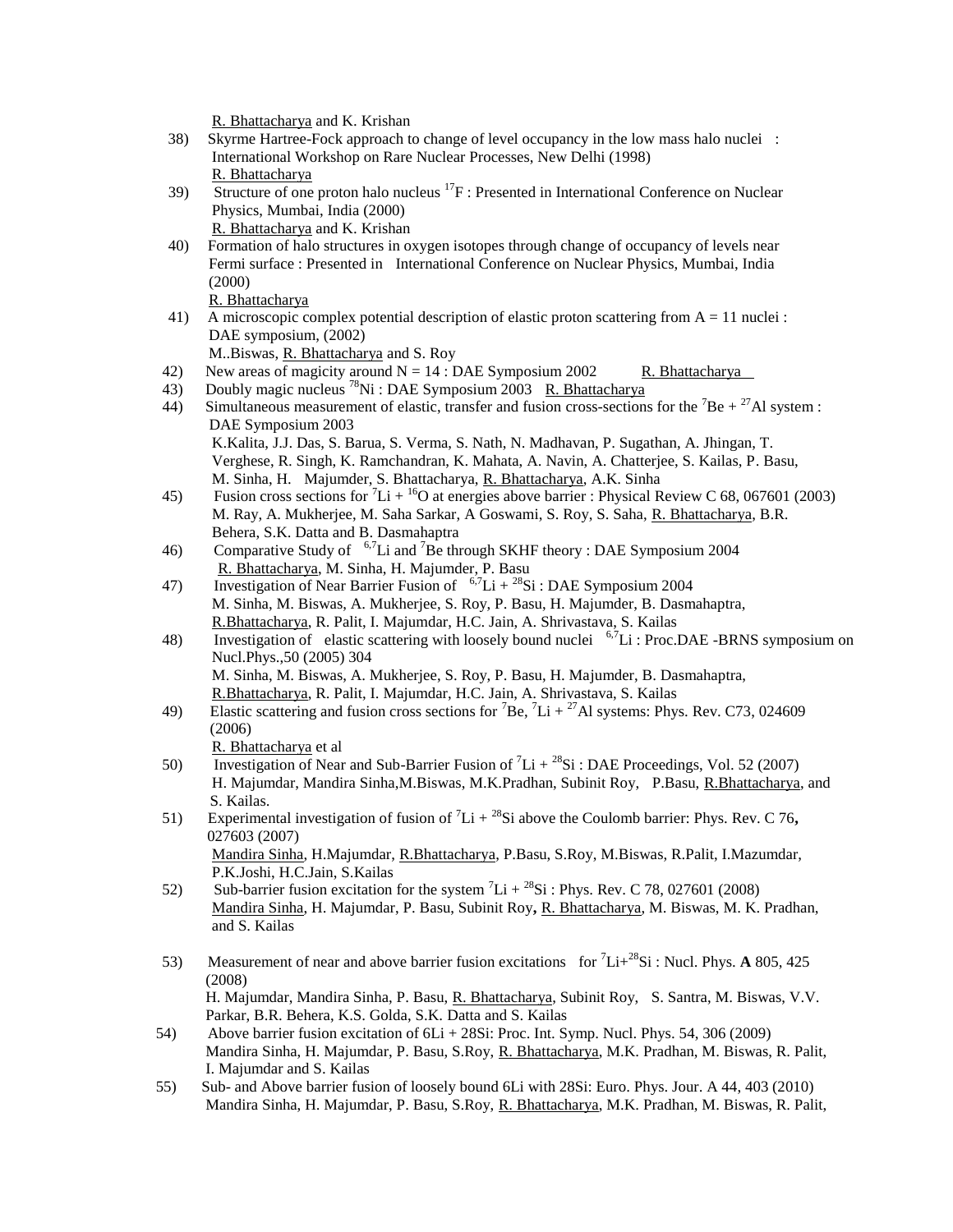I. Majumdar and S. Kailas

- 56) Tensor Interaction in SkHF theory and its influence on evolution of nuclear shells: [arXiv:1206.6937](http://arxiv.org/abs/1206.6937) [nucl-th**] ,** 2012**–** R. Bhattacharya
- 57) Tensor Interaction and its effect on Spin-orbit Splitting of Shell Model States of <sup>208</sup>Pb Presented in ASYEOS International Conference held in Catania, Sicily, published in Proceedings of the ASY-EOS 2012 InternationalWorkshop on Nuclear Symmetry Energy and Reaction Mechanisms, pp 14, 2013 –R. Bhattacharya
	- 58) Effect of Tensor Interaction in Spin-orbit Splitting of Shell Model States Presented in DAE-BRNS SYMPOSIUM IN NUCLEAR PHYSICS-2012, held in Delhi, published in symposium proceedings 57, 340 (2012) – R. Bhattacharya
	- 59) Study of N=16 shell evolution through tensor interaction **–** Accepted for presentation in International Conference ICRTNP 2012**,** held in Solan, India– R. Bhattacharya
	- 60) Influence of Tensor Interaction on Evolution of Nuclear Shells Jour. Mod. Phys. 4, 33 (2013) R. Bhattacharya
	- 61) Evolution of shell structure and its implication on r-path abundance accepted in INPC-2013, held in Florence, Italy – R. Bhattacharya
	- 62) Tensor interaction and its influence on evolution of nuclear shells Nucl. Phys. A 913,1 (2013). R. Bhattacharya
	- 63) Method of looking at SHE **–** Accepted for presentation in ND 2013**,** held in New York City, USA R. Bhattacharya
	- 64) Emergence of new magic numbers  $N = 16$  and 34 through tensor interaction in Skyrme Hartree Fock theory – arXiv:1310.4320 [nucl-th],  $2013 - R$ . Bhattacharya
	- 65) Uses Of Tensor Induced Spin-orbit Splitting To Locate Spherically Doubly Magic SHE accepted in ARCEBS2014 to be held in Kolkata – R. Bhattacharya
	- 66) Shell quenching revisited Presented in DAE-BRNS SYMPOSIUM IN NUCLEAR PHYSICS-2013, held in Mumbai, published in symposium proceedings 58, 64 (2013) – R. Bhattacharya
	- 67) Quantitative analysis of precise heavy-ion fusion data at above-barrier energies using Skyrme-Hartree-Fock nuclear densities – Phys. Rev. C 89, 034601 (2014) I,Gontchar, R. Bhattacharya and M. V. Chushnyakova
	- 68) Emergence of new magic numbers  $N = 16$  and 32 through tensor interaction in Skyrme Hartree Fock theory – Pramana (accepted for publication) – R. Bhattacharya

#### *Co-Editor of :*

- 1. Physics in the service of Africa: Proceedings of the Third Regional ANSTI Seminar in Physics (1993)
- 2. Edited two course materials for undergraduates of Netaji Subhas Open University, West Bengal, India

#### *Author of:*

1. Chapters a) Band theory of solids, b) Magnetic properties of materials c) Electron theory in solids – Study materials for undergraduate courses of Netaji Subhas Open University, West Bengal, India

#### *Referee of :*

#### **AFRICAN JOURNAL OF SCIENCE AND TECHNOLOGY**